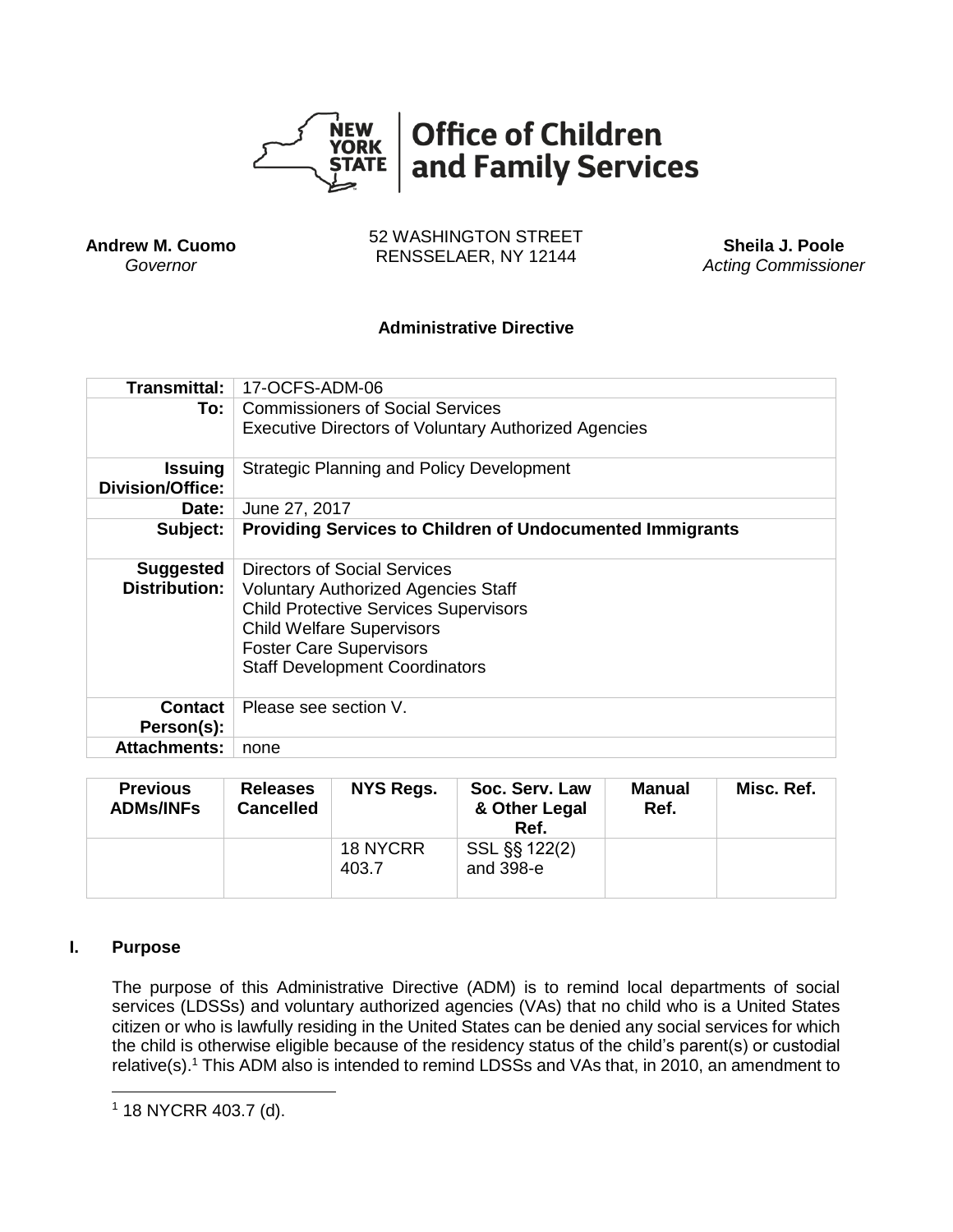18 NYCRR 403.7(b) removed the requirement to report undocumented immigrants<sup>2</sup> receiving referral services and protective services to the United States Department of Homeland Security.

#### **II. Background**

The New York State Office of Children and Family Services (OCFS) serves New York's public by promoting the safety, permanency and well-being of the state's children, families, and communities. Like all families, immigrant families, regardless of their immigration documentation, may come into contact with the child welfare system for many reasons, including an allegation of abuse or maltreatment. Immigrant families involved with the child welfare system may encounter obstacles such as poverty, language barriers, lack of health care and health insurance, among others. Undocumented parents or custodial relatives may not seek the services that their children need for fear that accessing such services will bring them to the attention of immigration enforcement personnel.

#### **III. Program Implications**

A child who is a United States citizen, or who is lawfully residing in the United States, is entitled to receive any social services for which the child is otherwise eligible,<sup>3</sup> regardless of the residency status of the child's parent(s) or custodial relative(s).<sup>4</sup>

A child who is not lawfully residing in the United States is entitled to receive information and referral services, child protective services, and foster care services.<sup>5</sup>

There is no requirement for LDSSs and VAs to report undocumented immigrants to the United States Department of Homeland Security. This includes undocumented children and families receiving information and referral services, child protective services or foster care services, as well as the undocumented parent(s) or custodial relative(s) of a child receiving social services who is lawfully residing in the United States or a citizen of the United States.

## **IV. Required Actions**

 $\overline{a}$ 

LDSSs and VAs must not deny appropriate service(s) to a child, for which the child is otherwise eligible, regardless of the residency status of the child's parent(s) or custodial relative(s).

LDSSs and VAs must not report to immigration enforcement personnel in instances where:

- undocumented children and families receiving information and referral services, child protective services or foster care services, and
- the undocumented parent(s) or custodial relative(s) of a child receiving social services who is lawfully residing in the United States or a citizen of the United States.

 $2$  Undocumented immigrants are foreign nationals who have entered the United States illegally or foreign nationals who entered the United States legally but whose visa is no longer valid. <sup>3</sup> Qualified immigrants and United States citizens are subject to federal eligibility requirements for federal benefits.

<sup>4</sup> 18 NYCRR 403.7 (d).

<sup>5</sup> 18 NYCRR 403.7 (b), SSL §§ 122 (2) and 398-e.